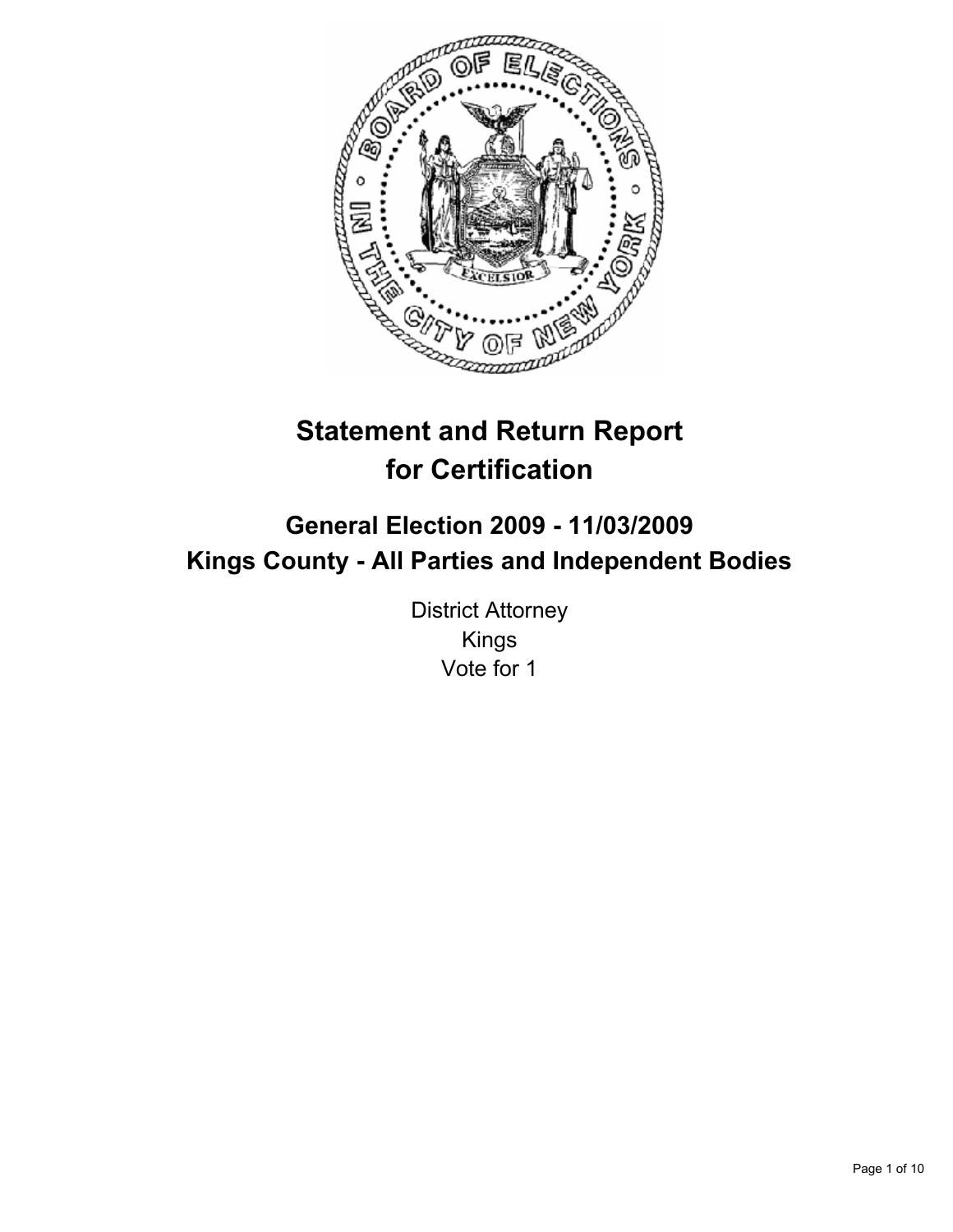

| <b>PUBLIC COUNTER</b>              | 16,934         |
|------------------------------------|----------------|
| <b>EMERGENCY</b>                   | 7              |
| ABSENTEE/MILITARY                  | 177            |
| <b>AFFIDAVIT</b>                   | 213            |
| <b>Total Ballots</b>               | 17,331         |
| CHARLES J HYNES (DEMOCRATIC)       | 10,963         |
| CHARLES J HYNES (REPUBLICAN)       | 685            |
| CHARLES J HYNES (CONSERVATIVE)     | 149            |
| CHARLES J HYNES (WORKING FAMILIES) | 348            |
| ALTON MADDOX (WRITE-IN)            | 1              |
| MONEY (WRITE-IN)                   | $\overline{2}$ |
| SOUL LOVE (WRITE-IN)               | 1              |
| <b>Total Votes</b>                 | 12,149         |
| Unrecorded                         | 5,182          |

**Assembly District 41**

| <b>PUBLIC COUNTER</b>              | 19,355 |
|------------------------------------|--------|
| <b>EMERGENCY</b>                   | 201    |
| ABSENTEE/MILITARY                  | 333    |
| AFFIDAVIT                          | 169    |
| <b>Total Ballots</b>               | 20,058 |
| CHARLES J HYNES (DEMOCRATIC)       | 11,036 |
| CHARLES J HYNES (REPUBLICAN)       | 3,327  |
| CHARLES J HYNES (CONSERVATIVE)     | 528    |
| CHARLES J HYNES (WORKING FAMILIES) | 356    |
| ALBERT M GREEN (WRITE-IN)          |        |
| NORMAN SIEGEL (WRITE-IN)           | 1      |
| SALEM (WRITE-IN)                   | 1      |
| <b>Total Votes</b>                 | 15,250 |
| Unrecorded                         | 4,808  |

| <b>PUBLIC COUNTER</b>              | 14,422 |
|------------------------------------|--------|
| <b>EMERGENCY</b>                   | 22     |
| ABSENTEE/MILITARY                  | 200    |
| <b>AFFIDAVIT</b>                   | 167    |
| <b>Total Ballots</b>               | 14,811 |
| CHARLES J HYNES (DEMOCRATIC)       | 9,105  |
| CHARLES J HYNES (REPUBLICAN)       | 1.241  |
| CHARLES J HYNES (CONSERVATIVE)     | 224    |
| CHARLES J HYNES (WORKING FAMILIES) | 476    |
| <b>BARACK OBAMA (WRITE-IN)</b>     | 1      |
| <b>Total Votes</b>                 | 11,047 |
| Unrecorded                         | 3.764  |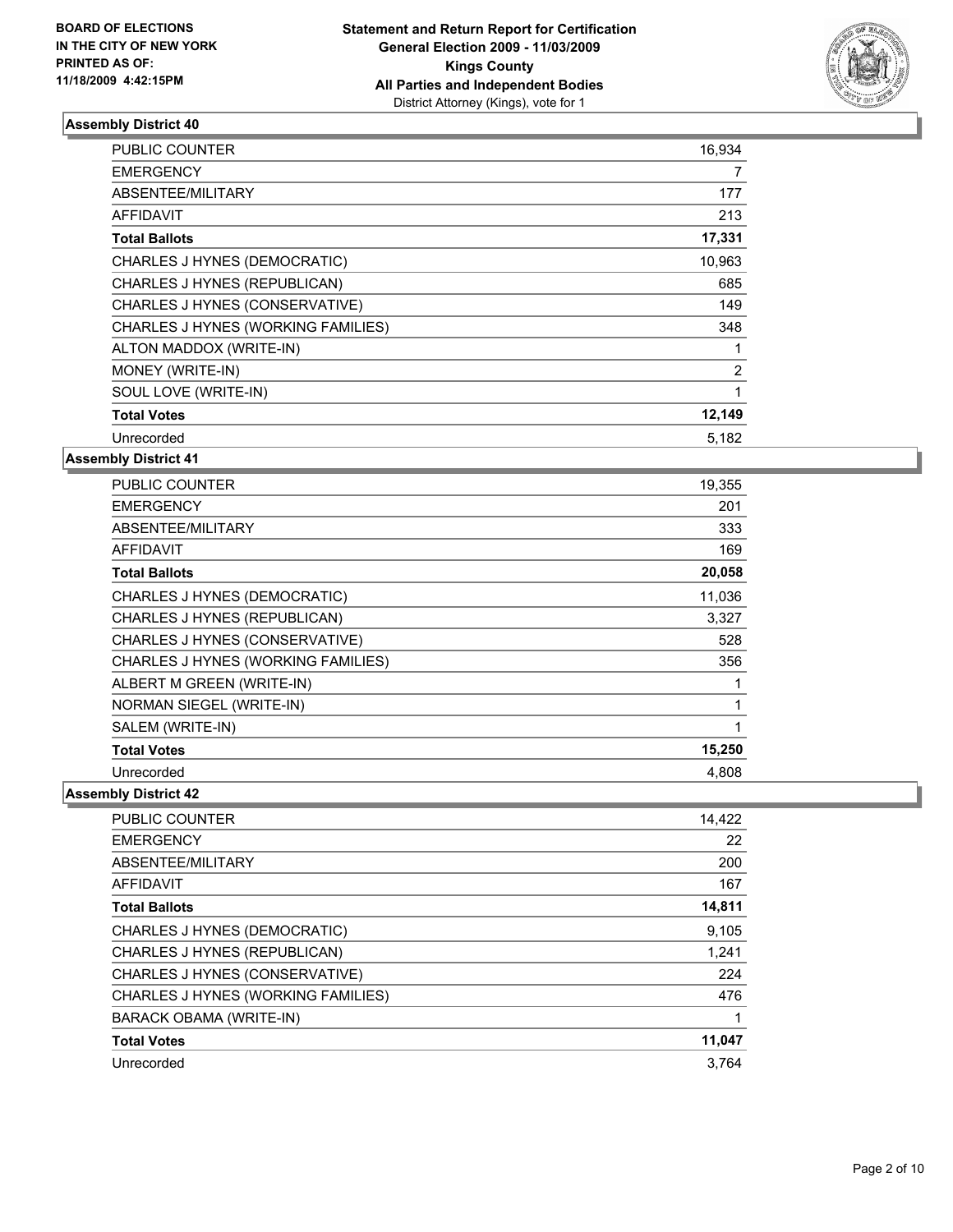

| <b>PUBLIC COUNTER</b>              | 15,902 |
|------------------------------------|--------|
| <b>EMERGENCY</b>                   | 205    |
| ABSENTEE/MILITARY                  | 303    |
| <b>AFFIDAVIT</b>                   | 198    |
| <b>Total Ballots</b>               | 16,608 |
| CHARLES J HYNES (DEMOCRATIC)       | 10.309 |
| CHARLES J HYNES (REPUBLICAN)       | 937    |
| CHARLES J HYNES (CONSERVATIVE)     | 230    |
| CHARLES J HYNES (WORKING FAMILIES) | 574    |
| NORMAN BERTROM (WRITE-IN)          |        |
| <b>Total Votes</b>                 | 12,051 |
| Unrecorded                         | 4.557  |

**Assembly District 44**

| <b>PUBLIC COUNTER</b>              | 19,877 |
|------------------------------------|--------|
| <b>EMERGENCY</b>                   | 81     |
| ABSENTEE/MILITARY                  | 338    |
| <b>AFFIDAVIT</b>                   | 268    |
| <b>Total Ballots</b>               | 20,564 |
| CHARLES J HYNES (DEMOCRATIC)       | 10,435 |
| CHARLES J HYNES (REPUBLICAN)       | 2,759  |
| CHARLES J HYNES (CONSERVATIVE)     | 504    |
| CHARLES J HYNES (WORKING FAMILIES) | 1,890  |
| DANIELLE EDYTHE SUCHER (WRITE-IN)  | 1      |
| GLENN E. SINGER (WRITE-IN)         | 1      |
| MICHAEL LONG (WRITE-IN)            | 1      |
| NOACH DEAR (WRITE-IN)              | 1      |
| <b>Total Votes</b>                 | 15,592 |
| Unrecorded                         | 4.972  |

| <b>PUBLIC COUNTER</b>              | 16,307 |
|------------------------------------|--------|
| <b>EMERGENCY</b>                   | 36     |
| ABSENTEE/MILITARY                  | 407    |
| <b>AFFIDAVIT</b>                   | 200    |
| <b>Total Ballots</b>               | 16,950 |
| CHARLES J HYNES (DEMOCRATIC)       | 6,361  |
| CHARLES J HYNES (REPUBLICAN)       | 4,589  |
| CHARLES J HYNES (CONSERVATIVE)     | 626    |
| CHARLES J HYNES (WORKING FAMILIES) | 292    |
| ALTON MADDOX (WRITE-IN)            |        |
| IAN D. GIRSHEK (WRITE-IN)          | 1      |
| KONG FU PHILIPS (WRITE-IN)         | 1      |
| <b>Total Votes</b>                 | 11,871 |
| Unrecorded                         | 5.079  |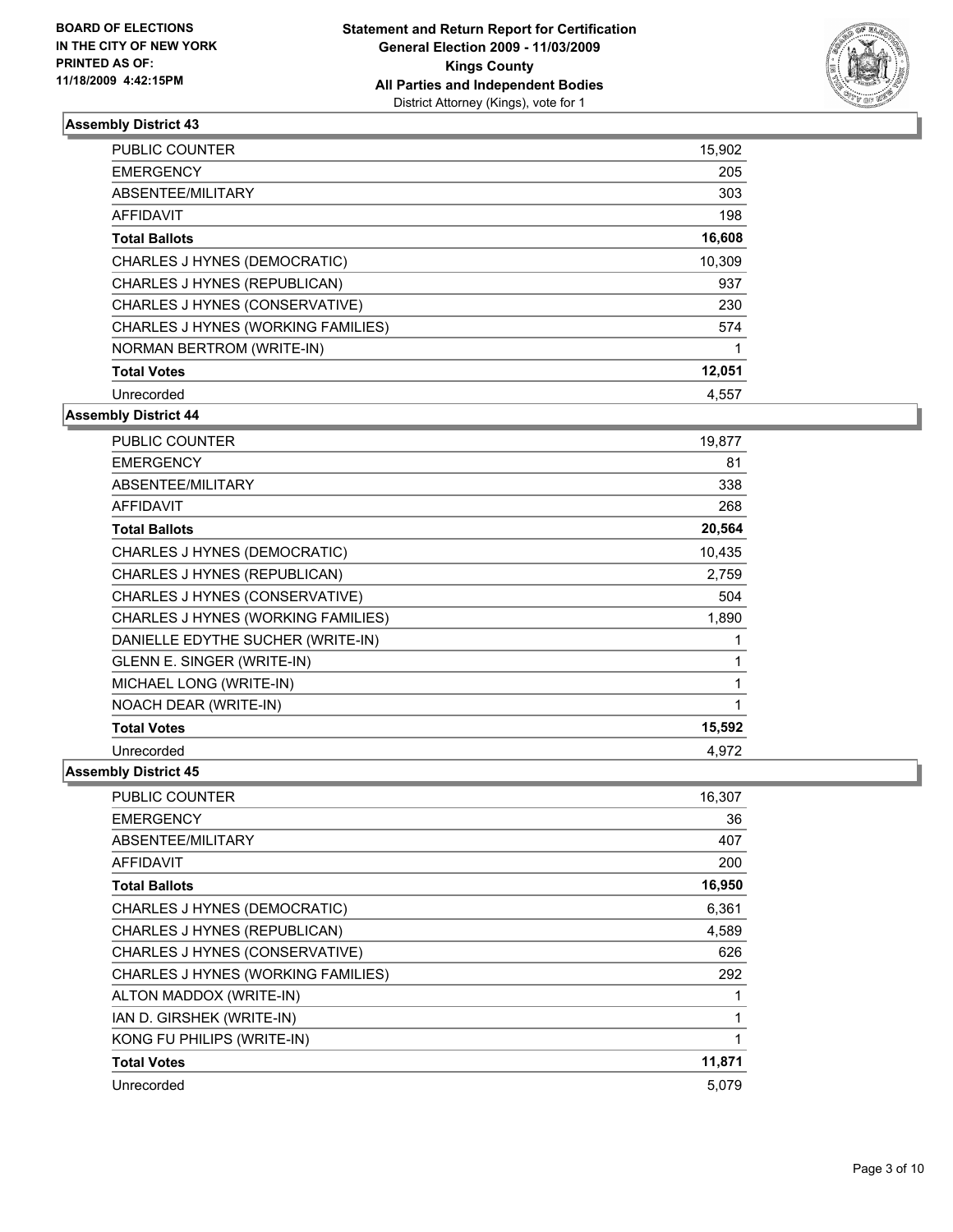

| <b>PUBLIC COUNTER</b>              | 18,584       |
|------------------------------------|--------------|
| <b>EMERGENCY</b>                   | 173          |
| ABSENTEE/MILITARY                  | 506          |
| <b>AFFIDAVIT</b>                   | 262          |
| <b>Total Ballots</b>               | 19,525       |
| CHARLES J HYNES (DEMOCRATIC)       | 7,752        |
| CHARLES J HYNES (REPUBLICAN)       | 4,141        |
| CHARLES J HYNES (CONSERVATIVE)     | 567          |
| CHARLES J HYNES (WORKING FAMILIES) | 372          |
| DIANE M GATTO (WRITE-IN)           | 2            |
| DOMINIC M. RICCHIA SR. (WRITE-IN)  | 1            |
| HUMPHERY THE CAT (WRITE-IN)        | $\mathbf{1}$ |
| <b>Total Votes</b>                 | 12,836       |
| Unrecorded                         | 6,689        |

**Assembly District 47**

| <b>PUBLIC COUNTER</b>              | 13,584 |
|------------------------------------|--------|
| <b>EMERGENCY</b>                   | 156    |
| ABSENTEE/MILITARY                  | 340    |
| <b>AFFIDAVIT</b>                   | 129    |
| <b>Total Ballots</b>               | 14,209 |
| CHARLES J HYNES (DEMOCRATIC)       | 5,143  |
| CHARLES J HYNES (REPUBLICAN)       | 3,368  |
| CHARLES J HYNES (CONSERVATIVE)     | 448    |
| CHARLES J HYNES (WORKING FAMILIES) | 215    |
| <b>ABSTAIN (WRITE-IN)</b>          | 1      |
| ARNOLD KRIS (WRITE-IN)             | 1      |
| <b>BOB WEIR (WRITE-IN)</b>         | 1      |
| JOE CARDIERL (WRITE-IN)            | 1      |
| SPONGE BOB (WRITE-IN)              | 1      |
| <b>Total Votes</b>                 | 9,179  |
| Unrecorded                         | 5,030  |

| PUBLIC COUNTER                     | 17,325 |
|------------------------------------|--------|
| <b>EMERGENCY</b>                   | 552    |
| ABSENTEE/MILITARY                  | 256    |
| <b>AFFIDAVIT</b>                   | 212    |
| <b>Total Ballots</b>               | 18,345 |
| CHARLES J HYNES (DEMOCRATIC)       | 5,930  |
| CHARLES J HYNES (REPUBLICAN)       | 4,904  |
| CHARLES J HYNES (CONSERVATIVE)     | 1,052  |
| CHARLES J HYNES (WORKING FAMILIES) | 270    |
| <b>GLENN BECK (WRITE-IN)</b>       | 1      |
| MINDY SHTEIN (WRITE-IN)            | 1      |
| MORDECHAI UNGAR (WRITE-IN)         | 1      |
| <b>Total Votes</b>                 | 12,159 |
| Unrecorded                         | 6,186  |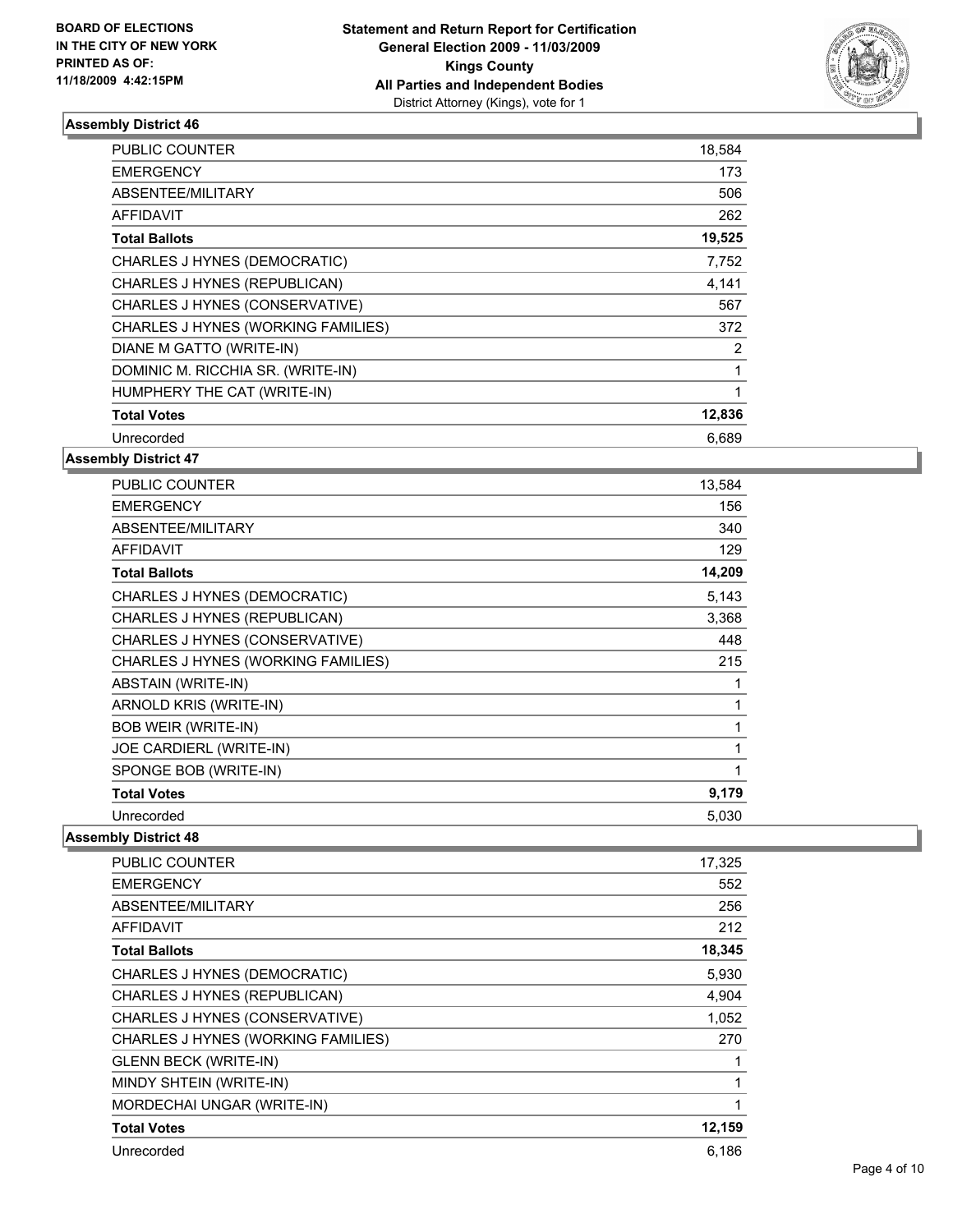

| <b>PUBLIC COUNTER</b>              | 12,854 |
|------------------------------------|--------|
| <b>EMERGENCY</b>                   | 23     |
| ABSENTEE/MILITARY                  | 248    |
| AFFIDAVIT                          | 157    |
| <b>Total Ballots</b>               | 13,282 |
| CHARLES J HYNES (DEMOCRATIC)       | 4,610  |
| CHARLES J HYNES (REPUBLICAN)       | 3,467  |
| CHARLES J HYNES (CONSERVATIVE)     | 524    |
| CHARLES J HYNES (WORKING FAMILIES) | 230    |
| BERNARD KERIK (WRITE-IN)           | 1      |
| <b>GERARD KELLY (WRITE-IN)</b>     |        |
| <b>Total Votes</b>                 | 8,833  |
| Unrecorded                         | 4,449  |

## **Assembly District 50**

| <b>PUBLIC COUNTER</b>              | 15,934 |
|------------------------------------|--------|
| <b>EMERGENCY</b>                   | 116    |
| ABSENTEE/MILITARY                  | 179    |
| <b>AFFIDAVIT</b>                   | 242    |
| <b>Total Ballots</b>               | 16,471 |
| CHARLES J HYNES (DEMOCRATIC)       | 7,741  |
| CHARLES J HYNES (REPUBLICAN)       | 1,473  |
| CHARLES J HYNES (CONSERVATIVE)     | 347    |
| CHARLES J HYNES (WORKING FAMILIES) | 1,011  |
| JOHN DOE (WRITE-IN)                |        |
| LEWANNE JONES (WRITE-IN)           | 1      |
| NUCHEM ROSENBERG (WRITE-IN)        | 1      |
| <b>Total Votes</b>                 | 10,575 |
| Unrecorded                         | 5,896  |

| <b>PUBLIC COUNTER</b>              | 10,301 |
|------------------------------------|--------|
| <b>EMERGENCY</b>                   | 35     |
| ABSENTEE/MILITARY                  | 133    |
| <b>AFFIDAVIT</b>                   | 134    |
| <b>Total Ballots</b>               | 10,603 |
| CHARLES J HYNES (DEMOCRATIC)       | 5,091  |
| CHARLES J HYNES (REPUBLICAN)       | 1,321  |
| CHARLES J HYNES (CONSERVATIVE)     | 213    |
| CHARLES J HYNES (WORKING FAMILIES) | 537    |
| <b>Total Votes</b>                 | 7,162  |
| Unrecorded                         | 3.441  |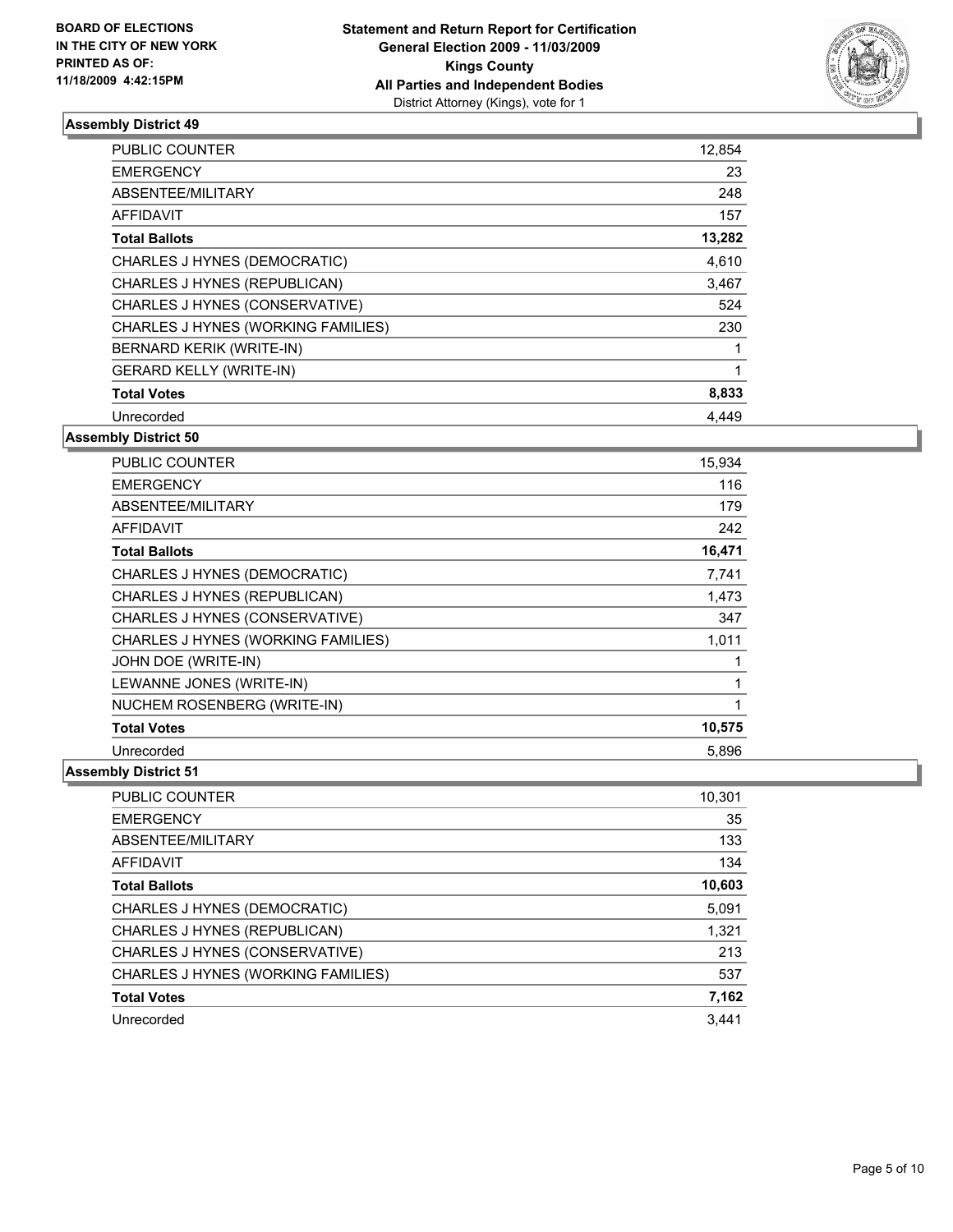

| <b>PUBLIC COUNTER</b>              | 25,510 |
|------------------------------------|--------|
| <b>EMERGENCY</b>                   | 181    |
| ABSENTEE/MILITARY                  | 518    |
| <b>AFFIDAVIT</b>                   | 322    |
| <b>Total Ballots</b>               | 26,531 |
| CHARLES J HYNES (DEMOCRATIC)       | 15,996 |
| CHARLES J HYNES (REPUBLICAN)       | 2,103  |
| CHARLES J HYNES (CONSERVATIVE)     | 369    |
| CHARLES J HYNES (WORKING FAMILIES) | 3,160  |
| AMY FEINSTEIN (WRITE-IN)           |        |
| ELON MARPAZ (WRITE-IN)             |        |
| HELMAN BROOK (WRITE-IN)            | 1      |
| <b>Total Votes</b>                 | 21,631 |
| Unrecorded                         | 4,900  |

**Assembly District 53**

| <b>PUBLIC COUNTER</b>              | 14,680 |
|------------------------------------|--------|
| <b>EMERGENCY</b>                   | 55     |
| ABSENTEE/MILITARY                  | 114    |
| AFFIDAVIT                          | 235    |
| <b>Total Ballots</b>               | 15,084 |
| CHARLES J HYNES (DEMOCRATIC)       | 6,564  |
| CHARLES J HYNES (REPUBLICAN)       | 730    |
| CHARLES J HYNES (CONSERVATIVE)     | 174    |
| CHARLES J HYNES (WORKING FAMILIES) | 1,969  |
| <b>Total Votes</b>                 | 9,437  |
| Unrecorded                         | 5.647  |

| <b>PUBLIC COUNTER</b>              | 10,950         |
|------------------------------------|----------------|
| <b>EMERGENCY</b>                   | 58             |
| ABSENTEE/MILITARY                  | 68             |
| <b>AFFIDAVIT</b>                   | 179            |
| <b>Total Ballots</b>               | 11,255         |
| CHARLES J HYNES (DEMOCRATIC)       | 6,479          |
| CHARLES J HYNES (REPUBLICAN)       | 637            |
| CHARLES J HYNES (CONSERVATIVE)     | 127            |
| CHARLES J HYNES (WORKING FAMILIES) | 444            |
| L. RON HUBBARD (WRITE-IN)          |                |
| SANDRA ROPER (WRITE-IN)            | $\overline{2}$ |
| <b>Total Votes</b>                 | 7,690          |
| Unrecorded                         | 3.565          |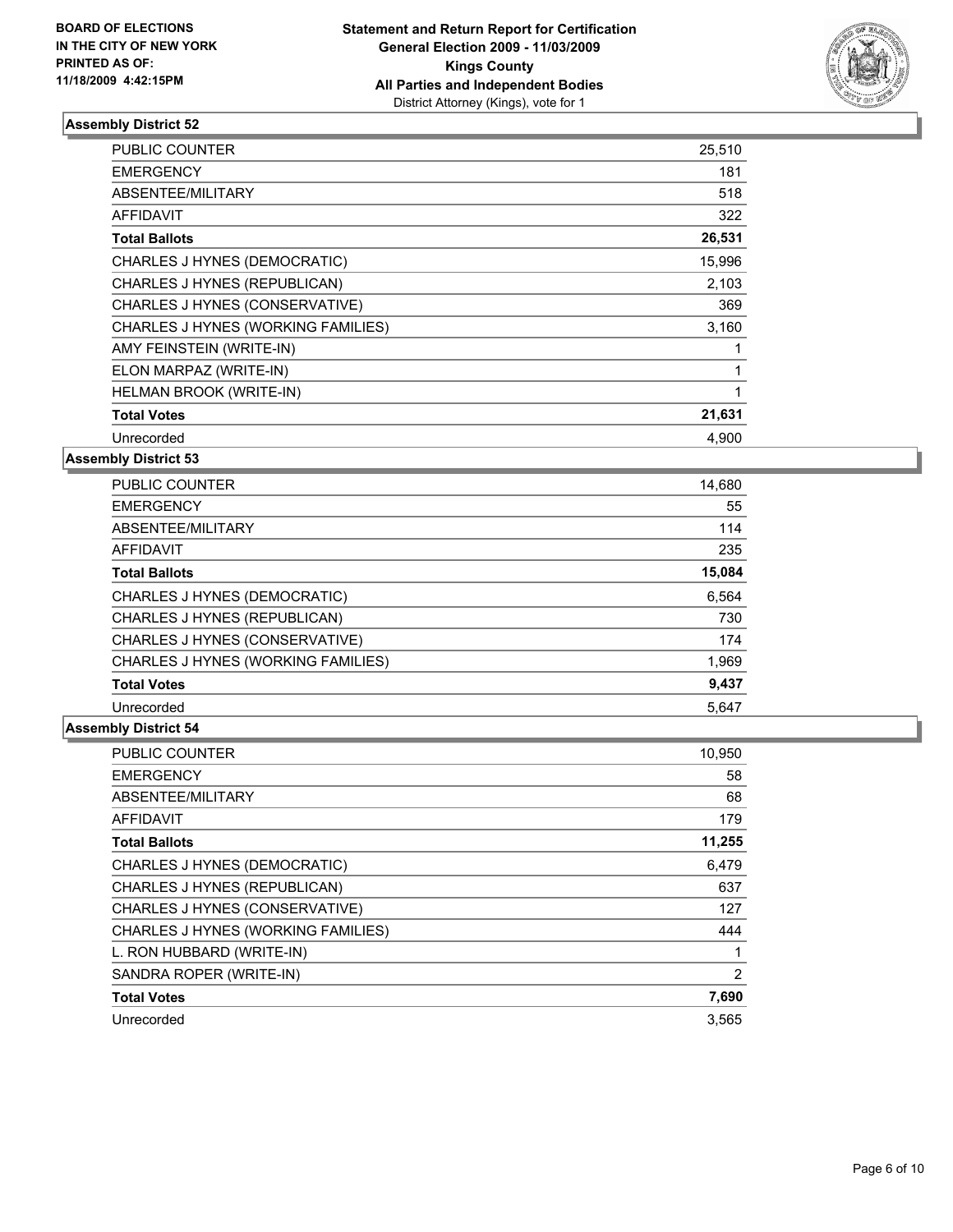

| <b>PUBLIC COUNTER</b>              | 13,267 |
|------------------------------------|--------|
| <b>EMERGENCY</b>                   | 45     |
| ABSENTEE/MILITARY                  | 146    |
| AFFIDAVIT                          | 197    |
| <b>Total Ballots</b>               | 13,655 |
| CHARLES J HYNES (DEMOCRATIC)       | 9,082  |
| CHARLES J HYNES (REPUBLICAN)       | 397    |
| CHARLES J HYNES (CONSERVATIVE)     | 89     |
| CHARLES J HYNES (WORKING FAMILIES) | 307    |
| <b>Total Votes</b>                 | 9,875  |
| Unrecorded                         | 3.780  |

## **Assembly District 56**

| <b>PUBLIC COUNTER</b>              | 16,348 |
|------------------------------------|--------|
| <b>EMERGENCY</b>                   | 358    |
| ABSENTEE/MILITARY                  | 216    |
| <b>AFFIDAVIT</b>                   | 253    |
| <b>Total Ballots</b>               | 17,175 |
| CHARLES J HYNES (DEMOCRATIC)       | 10,644 |
| CHARLES J HYNES (REPUBLICAN)       | 431    |
| CHARLES J HYNES (CONSERVATIVE)     | 159    |
| CHARLES J HYNES (WORKING FAMILIES) | 1,131  |
| <b>Total Votes</b>                 | 12,365 |
| Unrecorded                         | 4,810  |
|                                    |        |

| <b>PUBLIC COUNTER</b>              | 19,952 |
|------------------------------------|--------|
| <b>EMERGENCY</b>                   | 106    |
| ABSENTEE/MILITARY                  | 331    |
| <b>AFFIDAVIT</b>                   | 321    |
| <b>Total Ballots</b>               | 20,710 |
| CHARLES J HYNES (DEMOCRATIC)       | 13,687 |
| CHARLES J HYNES (REPUBLICAN)       | 573    |
| CHARLES J HYNES (CONSERVATIVE)     | 140    |
| CHARLES J HYNES (WORKING FAMILIES) | 1,627  |
| CHRIS GARVEY (WRITE-IN)            |        |
| EUGENE MYRICK (WRITE-IN)           | 1      |
| <b>Total Votes</b>                 | 16,029 |
| Unrecorded                         | 4.681  |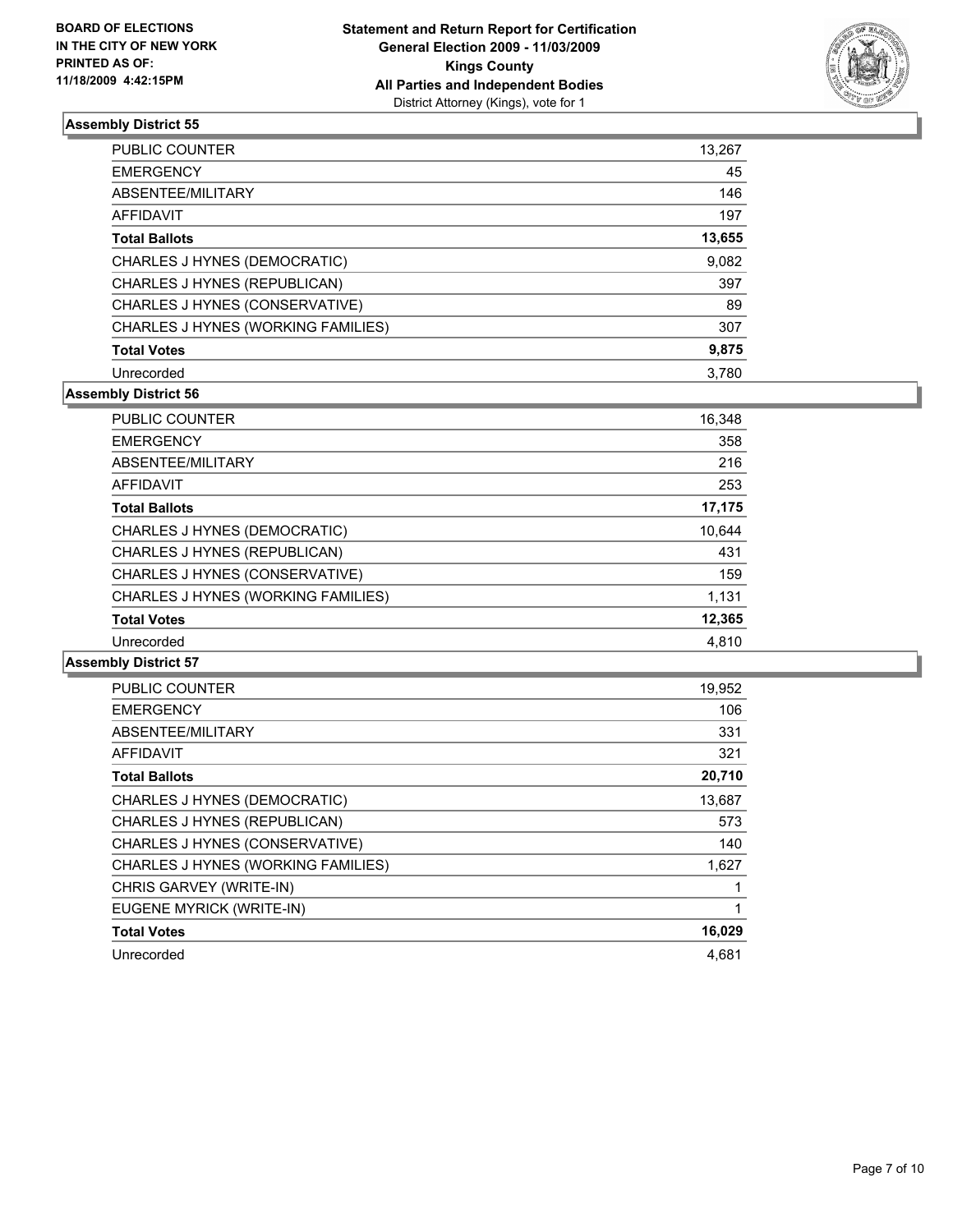

| <b>PUBLIC COUNTER</b>              | 15,517 |
|------------------------------------|--------|
| <b>EMERGENCY</b>                   | 426    |
| ABSENTEE/MILITARY                  | 375    |
| <b>AFFIDAVIT</b>                   | 158    |
| <b>Total Ballots</b>               | 16,476 |
| CHARLES J HYNES (DEMOCRATIC)       | 11,252 |
| CHARLES J HYNES (REPUBLICAN)       | 441    |
| CHARLES J HYNES (CONSERVATIVE)     | 125    |
| CHARLES J HYNES (WORKING FAMILIES) | 292    |
| <b>Total Votes</b>                 | 12,110 |
| Unrecorded                         | 4.366  |

## **Assembly District 59**

| PUBLIC COUNTER                     | 18,603 |
|------------------------------------|--------|
| <b>EMERGENCY</b>                   | 223    |
| ABSENTEE/MILITARY                  | 311    |
| <b>AFFIDAVIT</b>                   | 136    |
| <b>Total Ballots</b>               | 19,273 |
| CHARLES J HYNES (DEMOCRATIC)       | 10,955 |
| CHARLES J HYNES (REPUBLICAN)       | 3,515  |
| CHARLES J HYNES (CONSERVATIVE)     | 640    |
| CHARLES J HYNES (WORKING FAMILIES) | 304    |
| ELAINE BILLINGS (WRITE-IN)         | 1      |
| JOHN DOE (WRITE-IN)                | 1      |
| RANDI BALABAN (WRITE-IN)           | 1      |
| STEWART B MILSTEIN (WRITE-IN)      | 1      |
| TED ALATSAS (WRITE-IN)             | 1      |
| <b>Total Votes</b>                 | 15,419 |
| Unrecorded                         | 3.854  |

| <b>PUBLIC COUNTER</b>              | 8,018 |
|------------------------------------|-------|
| <b>EMERGENCY</b>                   | 124   |
| ABSENTEE/MILITARY                  | 164   |
| <b>AFFIDAVIT</b>                   | 88    |
| <b>Total Ballots</b>               | 8,394 |
| CHARLES J HYNES (DEMOCRATIC)       | 3,462 |
| CHARLES J HYNES (REPUBLICAN)       | 2,285 |
| CHARLES J HYNES (CONSERVATIVE)     | 465   |
| CHARLES J HYNES (WORKING FAMILIES) | 259   |
| <b>Total Votes</b>                 | 6,471 |
| Unrecorded                         | 1.923 |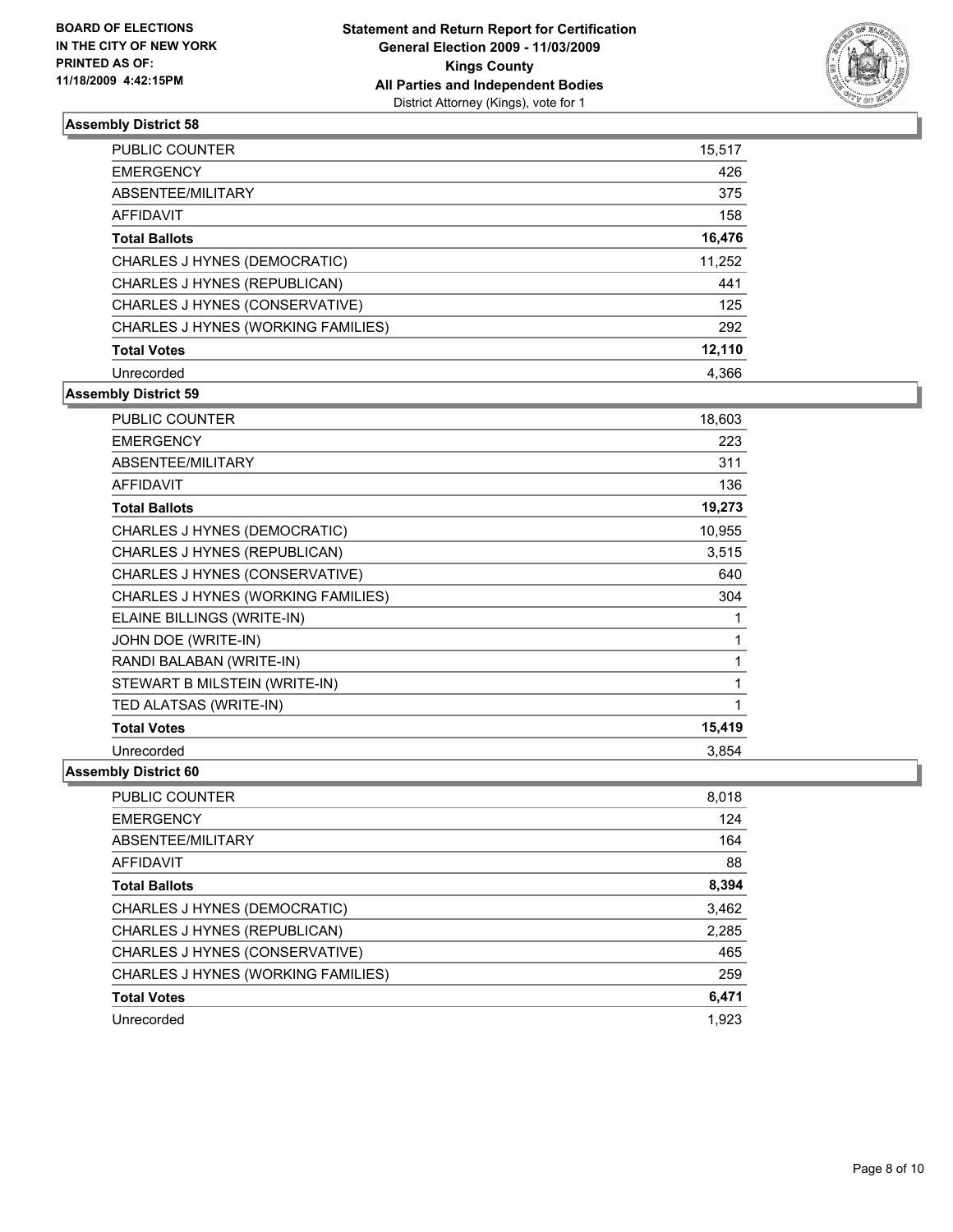

**Total for District Attorney (Kings) - Kings County**

| <b>PUBLIC COUNTER</b>              | 334,224        |
|------------------------------------|----------------|
| <b>EMERGENCY</b>                   | 3,183          |
| ABSENTEE/MILITARY                  | 5,663          |
| AFFIDAVIT                          | 4,240          |
| <b>Total Ballots</b>               | 347,310        |
| CHARLES J HYNES (DEMOCRATIC)       | 182,597        |
| CHARLES J HYNES (REPUBLICAN)       | 43,324         |
| CHARLES J HYNES (CONSERVATIVE)     | 7,700          |
| CHARLES J HYNES (WORKING FAMILIES) | 16,064         |
| ABSTAIN (WRITE-IN)                 | 1              |
| ALBERT M GREEN (WRITE-IN)          | 1              |
| ALTON MADDOX (WRITE-IN)            | 2              |
| AMY FEINSTEIN (WRITE-IN)           | 1              |
| ARNOLD KRIS (WRITE-IN)             | 1              |
| BARACK OBAMA (WRITE-IN)            | $\mathbf{1}$   |
| BERNARD KERIK (WRITE-IN)           | 1              |
| <b>BOB WEIR (WRITE-IN)</b>         | 1              |
| CHRIS GARVEY (WRITE-IN)            | 1              |
| DANIELLE EDYTHE SUCHER (WRITE-IN)  | $\mathbf 1$    |
| DIANE M GATTO (WRITE-IN)           | $\overline{2}$ |
| DOMINIC M. RICCHIA SR. (WRITE-IN)  | $\mathbf{1}$   |
| ELAINE BILLINGS (WRITE-IN)         | 1              |
| ELON MARPAZ (WRITE-IN)             | 1              |
| EUGENE MYRICK (WRITE-IN)           | 1              |
| <b>GERARD KELLY (WRITE-IN)</b>     | 1              |
| <b>GLENN BECK (WRITE-IN)</b>       | 1              |
| GLENN E. SINGER (WRITE-IN)         | $\mathbf{1}$   |
| HELMAN BROOK (WRITE-IN)            | 1              |
| HUMPHERY THE CAT (WRITE-IN)        | 1              |
| IAN D. GIRSHEK (WRITE-IN)          | 1              |
| JOE CARDIERL (WRITE-IN)            | 1              |
| JOHN DOE (WRITE-IN)                | $\overline{2}$ |
| KONG FU PHILIPS (WRITE-IN)         | 1              |
| L. RON HUBBARD (WRITE-IN)          | 1              |
| LEWANNE JONES (WRITE-IN)           | 1              |
| MICHAEL LONG (WRITE-IN)            | 1              |
| MINDY SHTEIN (WRITE-IN)            | 1              |
| MONEY (WRITE-IN)                   | 2              |
| MORDECHAI UNGAR (WRITE-IN)         | 1              |
| NOACH DEAR (WRITE-IN)              | 1              |
| NORMAN BERTROM (WRITE-IN)          | 1              |
| NORMAN SIEGEL (WRITE-IN)           | 1              |
| NUCHEM ROSENBERG (WRITE-IN)        | 1              |
| RANDI BALABAN (WRITE-IN)           | 1              |
| SALEM (WRITE-IN)                   | 1              |
| SANDRA ROPER (WRITE-IN)            | $\overline{2}$ |